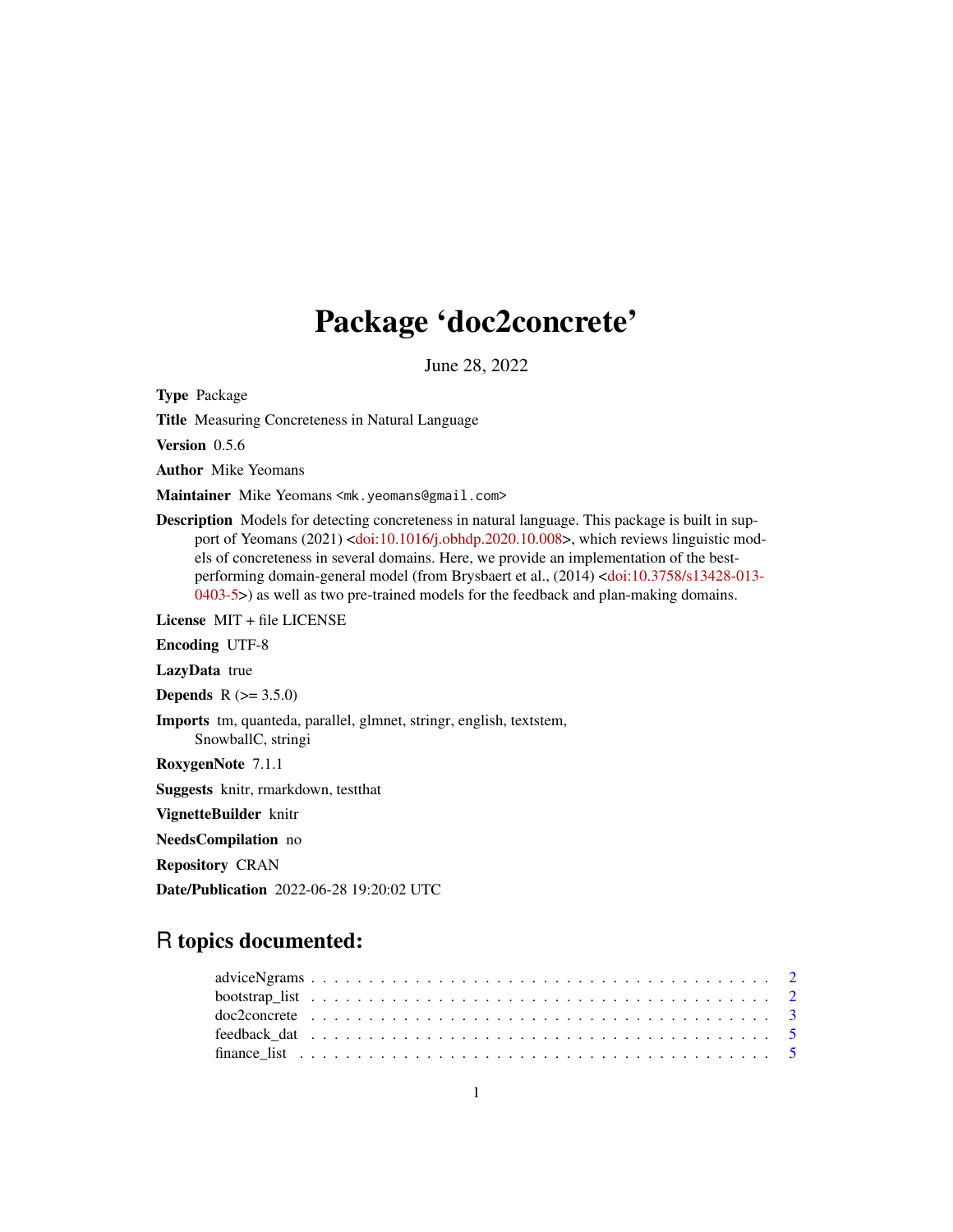<span id="page-1-0"></span>

| Index |  |  |  |  |  |  |  |  |  |  |  |  |  |  |  |  |  |  |  |  |
|-------|--|--|--|--|--|--|--|--|--|--|--|--|--|--|--|--|--|--|--|--|
|       |  |  |  |  |  |  |  |  |  |  |  |  |  |  |  |  |  |  |  |  |
|       |  |  |  |  |  |  |  |  |  |  |  |  |  |  |  |  |  |  |  |  |
|       |  |  |  |  |  |  |  |  |  |  |  |  |  |  |  |  |  |  |  |  |
|       |  |  |  |  |  |  |  |  |  |  |  |  |  |  |  |  |  |  |  |  |

adviceNgrams *Pre-trained advice concreteness features*

#### Description

For internal use only. This dataset demonstrates the ngram features that are used for the pre-trained adviceModel.

#### Usage

adviceNgrams

#### Format

A (truncated) matrix of ngram feature counts for alignment to the pre-trained advice glmnet model.

#### Source

Yeomans (2020). A Concrete Application of Open Science for Natural Language Processing.

bootstrap\_list *Concreteness mTurk Word List*

#### Description

Word list from Paetzold & Specia (2016). A list of 85,942 words where concreteness was imputed using word embeddings.

#### Usage

bootstrap\_list

#### Format

A data frame with 85,942 rows and 2 variables.

Word character text of a word with an entry in this dictionary

Conc.M predicted concreteness score for that word (from 100-700)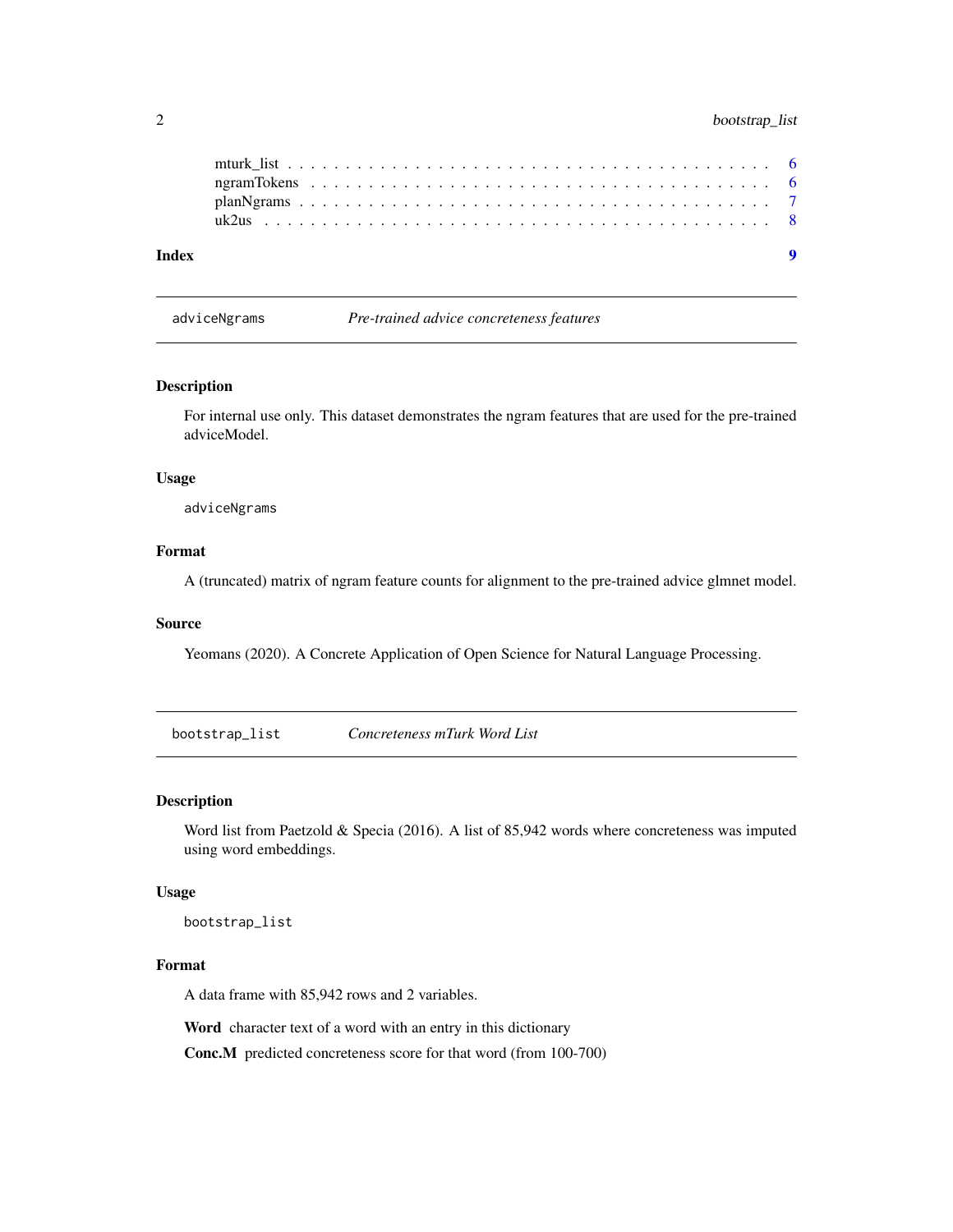#### <span id="page-2-0"></span>doc2concrete 3

#### Source

#' Paetzold, G., & Specia, L. (2016, June). Inferring psycholinguistic properties of words. In Proceedings of the 2016 Conference of the North American Chapter of the Association for Computational Linguistics: Human Language Technologies (pp. 435-440).

doc2concrete *Concreteness Scores*

#### Description

Detects linguistic markers of concreteness in natural language. This function is the workhorse of the doc2concrete package, taking a vector of text documents and returning an equal-length vector of concreteness scores.

#### Usage

```
doc2concrete(
  texts,
  domain = c("open", "advice", "plans", "finance"),
 wordlist = doc2concrete::mturk_list,
  stop.words = TRUE,
  number.words = TRUE,
  shrink = FALSE,fill = FALSE,uk_english = FALSE,
 num.mc.cores = 1
)
```
#### Arguments

| texts        | character A vector of texts, each of which will be tallied for concreteness.                                        |
|--------------|---------------------------------------------------------------------------------------------------------------------|
| domain       | character Indicates the domain from which the text data was collected (see de-<br>tails).                           |
| wordlist     | Dictionary to be used. Default is the Brysbaert et al. (2014) list.                                                 |
| stop.words   | logical Should stop words be kept? Default is TRUE                                                                  |
| number.words | logical Should numbers be converted to words? Default is TRUE                                                       |
| shrink       | logical Should open-domain concreteness models regularize low-count words?<br>Default is FALSE.                     |
| fill         | logical Should empty cells be assigned the mean rating? Default is TRUE.                                            |
| uk_english   | logical Does the text contain any British English spelling? Including variants<br>(e.g. Canadian). Default is FALSE |
| num.mc.cores | numeric number of cores for parallel processing - see parallel::detectCores().<br>Default is 1.                     |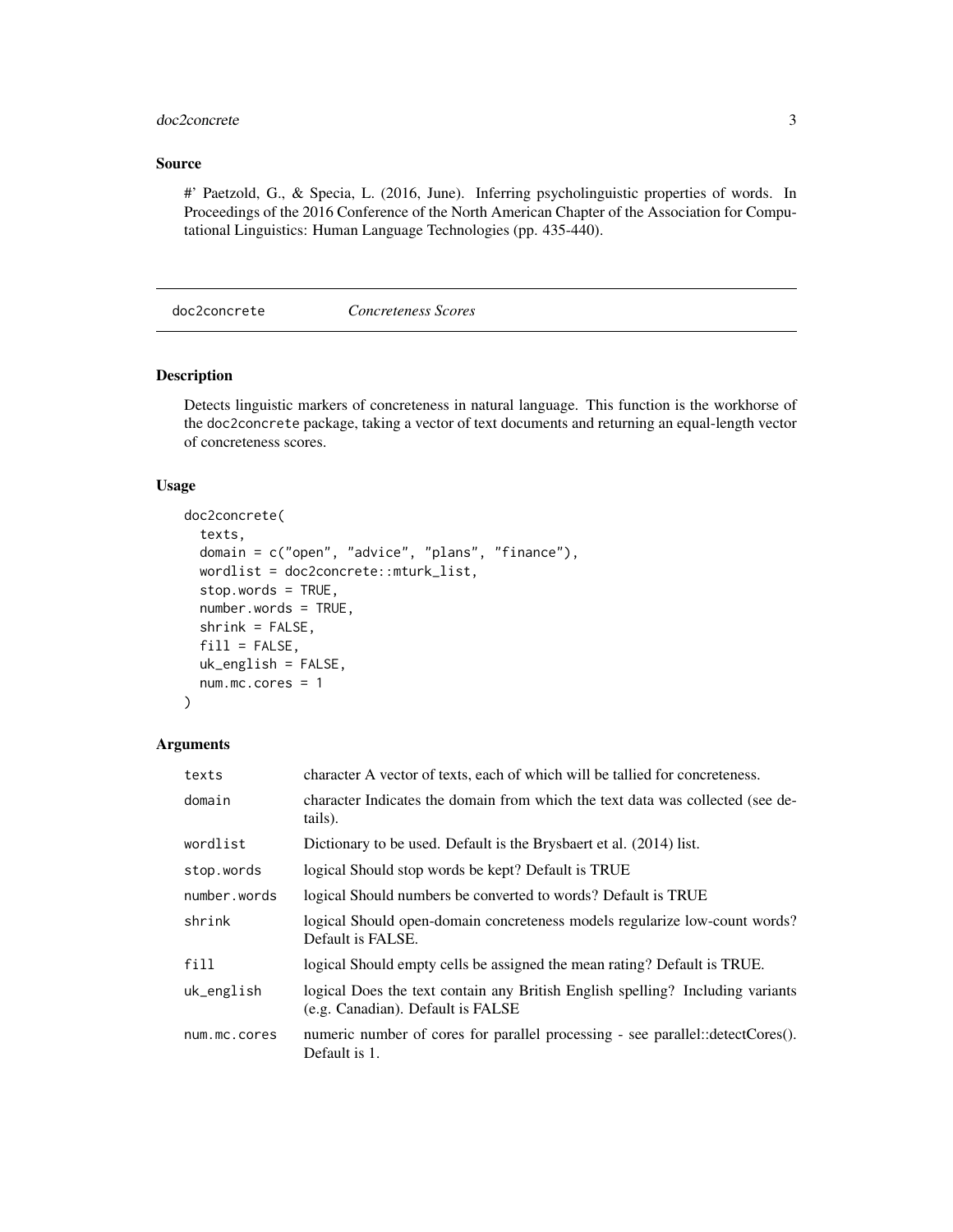#### Details

In principle, concreteness could be measured from any english text. However, the definition and interpretation of concreteness may vary based on the domain. Here, we provide a domain-specific pre-trained classifier for concreteness in advice & feedback data, which we have empirically confirmed to be robust across a variety of contexts within that domain (Yeomans, 2021).

The training data for the advice classifier includes both second-person (e.g. "You should") and thirdperson (e.g. "She should") framing, including some names (e.g. "Riley should"). For consistency, we anonymised all our training data to replace any names with "Riley". If you are working with a dataset that includes the names of advice recipients, we recommend you convert all those names to "Riley" as well, to ensure optimal performance of the algorithm (and to respect their privacy).

There are many domains where such pre-training is not yet possible. Accordingly, we provide support for two off-the-shelf concreteness "dictionaries" - i.e. document-level aggregations of wordlevel scores. We found that that have modest (but consistent) accuracy across domains and contexts. However, we still encourage researchers to train a model of concreteness in their own domain, if possible.

#### Value

A vector of concreteness scores, with one value for every item in 'text'.

#### References

Yeomans, M. (2021). A Concrete Application of Open Science for Natural Language Processing. Organizational Behavior and Human Decision Processes, 162, 81-94.

Brysbaert, M., Warriner, A. B., & Kuperman, V. (2014). Concreteness ratings for 40 thousand generally known English word lemmas. Behavior Research Methods, 46(3), 904-911.

Paetzold, G., & Specia, L. (2016, June). Inferring psycholinguistic properties of words. In Proceedings of the 2016 Conference of the North American Chapter of the Association for Computational Linguistics: Human Language Technologies (pp. 435-440).

#### Examples

data("feedback\_dat")

doc2concrete(feedback\_dat\$feedback, domain="open")

cor(doc2concrete(feedback\_dat\$feedback, domain="open"),feedback\_dat\$concrete)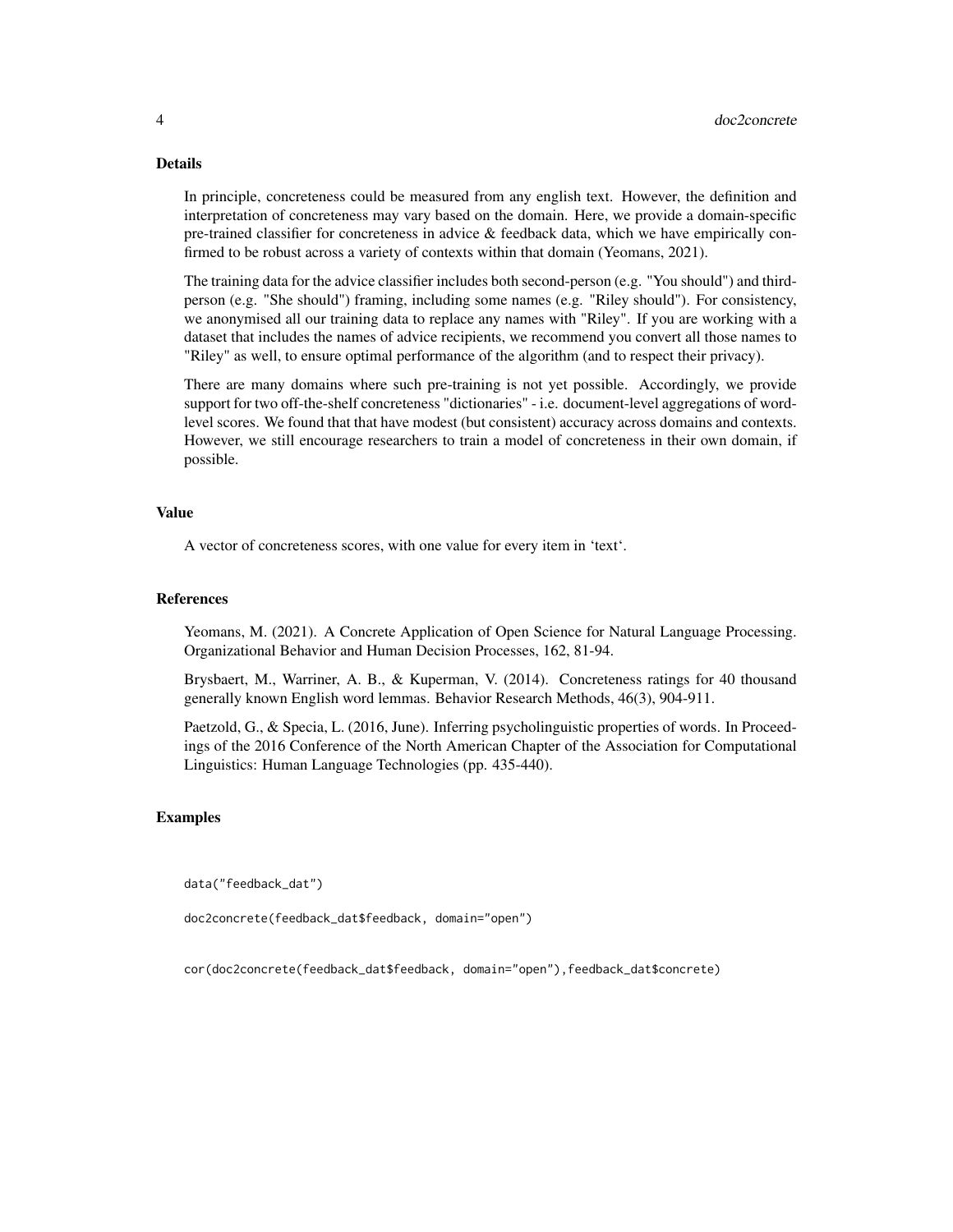<span id="page-4-0"></span>

#### Description

A dataset containing responses from people on Mechanical Turk, writing feedback to a recent collaborator, that were then scored by other Turkers for feedback specificity. Note that all proper names of advice recipients have been substituted with "Riley" - we recommend the same in your data.

#### Usage

feedback\_dat

#### Format

A data frame with 171 rows and 2 variables:

feedback character text of feedback from writers concrete numeric average specificity score from readers

#### Source

Blunden, H., Green, P., & Gino, F. (2018).

"The Impersonal Touch: Improving Feedback-Giving with Interpersonal Distance."

Academy of Management Proceedings, 2018.

| finance list | Concreteness Finance Word List |
|--------------|--------------------------------|
|              |                                |

#### Description

The mTUrk-annotated list, with the 1,000 most common words re-annotated by finance professionals as an in-domain dictionary.

#### Usage

finance\_list

#### Format

A data frame with 40,004 rows and 2 variables.

Word character text of a word with an entry in this dictionary

Conc.M average concreteness score for that word (from 1-5)

#### Source

Reyt & Yeomans (working paper)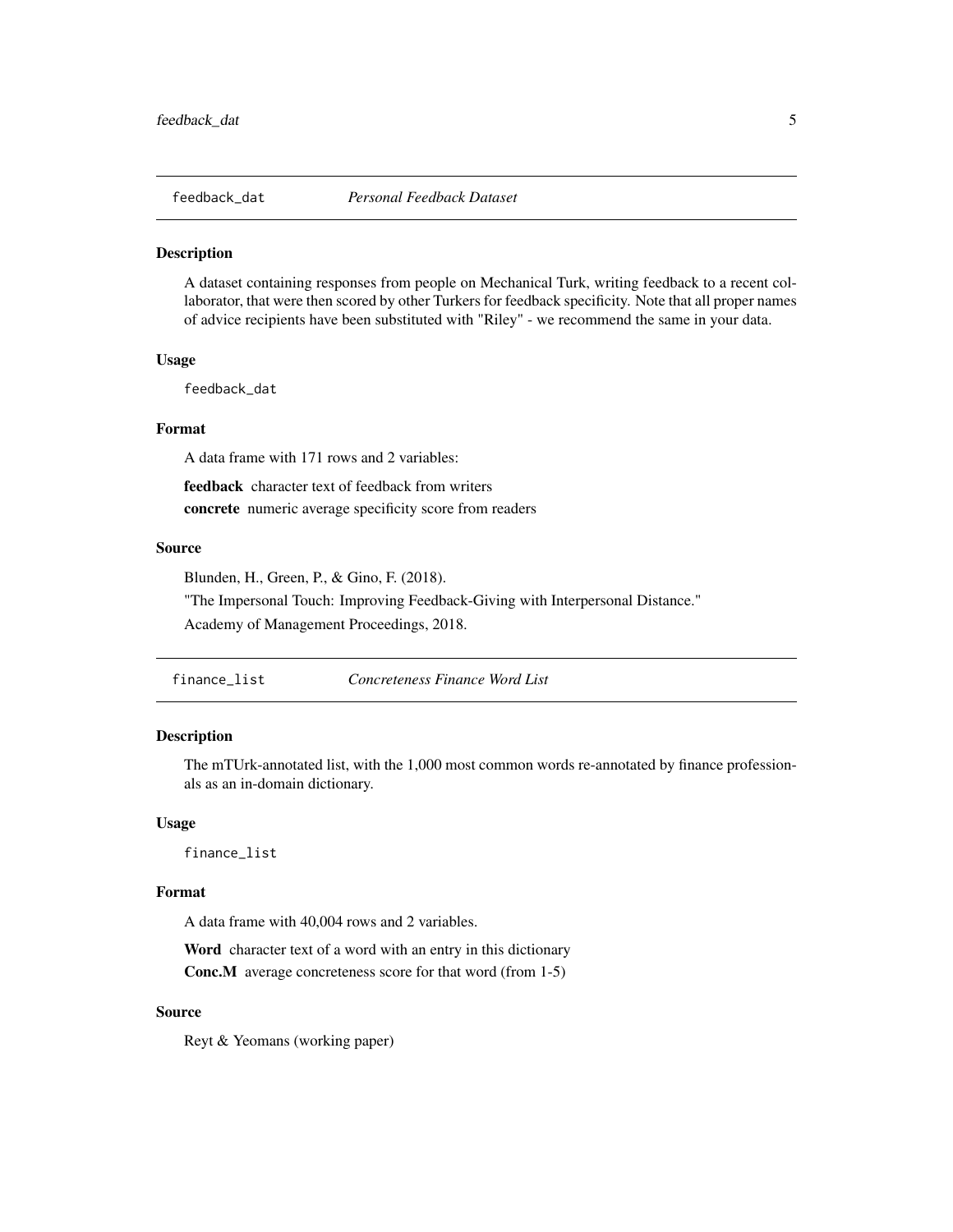<span id="page-5-0"></span>

#### Description

Word list from Brysbaert, Warriner & Kuperman (2014). A list of 39,954 words that have been hand-annotated by crowdsourced workers for concreteness.

#### Usage

mturk\_list

#### Format

A data frame with 39,954 rows and 2 variables.

Word character text of a word with an entry in this dictionary

Conc.M average concreteness score for that word (from 1-5)

#### Source

Brysbaert, M., Warriner, A. B., & Kuperman, V. (2014). Concreteness ratings for 40 thousand generally known English word lemmas. Behavior Research Methods, 46(3), 904-911.

ngramTokens *Ngram Tokenizer*

#### Description

Tally bag-of-words ngram features

#### Usage

```
ngramTokens(
  texts,
 wstem = "all",ngrams = 1,
  language = "english",
 punct = TRUE,stop.words = TRUE,
  number.words = TRUE,
  overlap = 1,
  sparse = 0.995,
  verbose = FALSE,
  vocabmatch = NULL,
  num.mc.cores = 1
)
```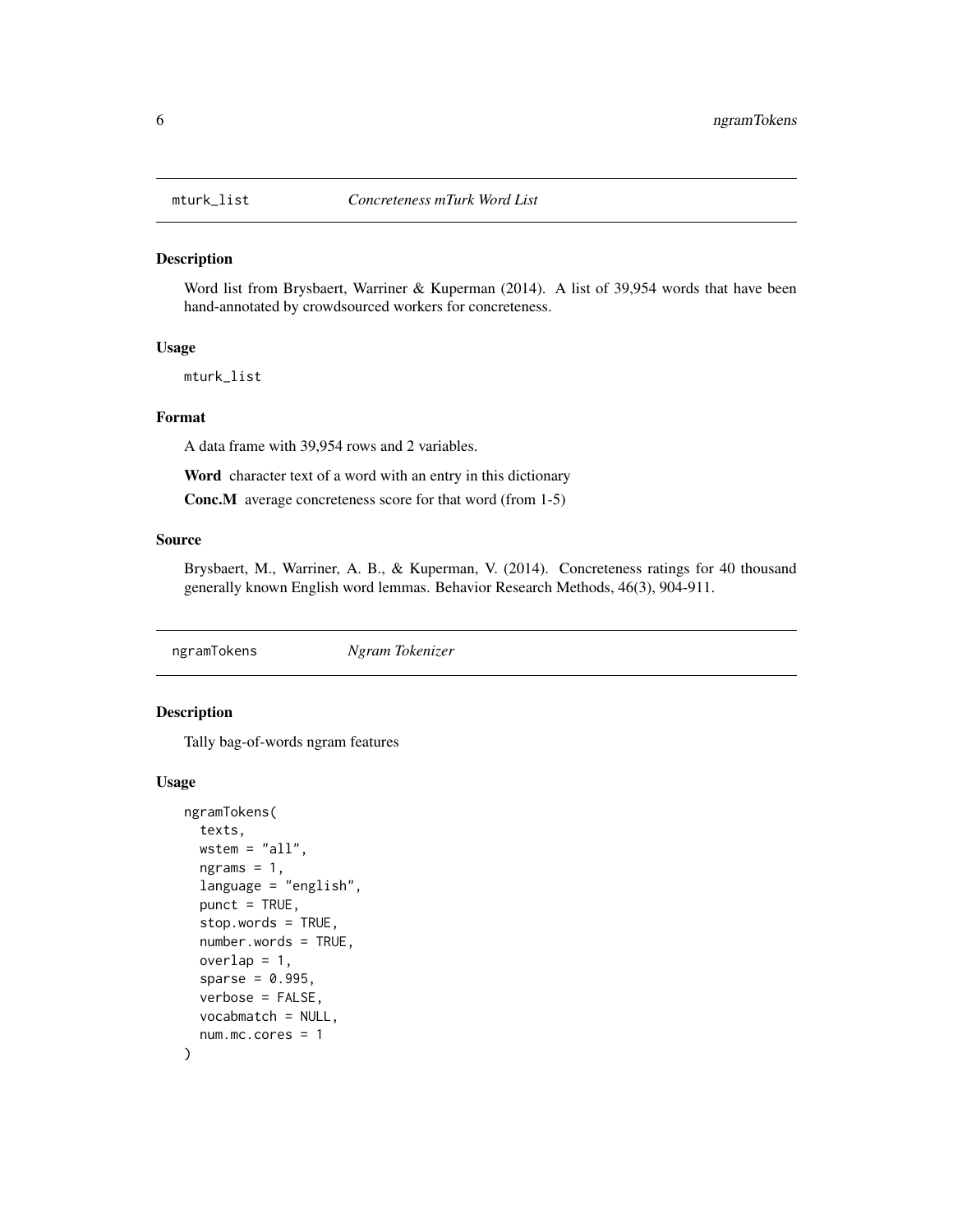#### <span id="page-6-0"></span>planNgrams 7

#### Arguments

| texts        | character vector of texts.                                                                                                                                |
|--------------|-----------------------------------------------------------------------------------------------------------------------------------------------------------|
| wstem        | character Which words should be stemmed? Defaults to "all".                                                                                               |
| ngrams       | numeric Vector of ngram lengths to be included. Default is 1 (i.e. unigrams<br>only).                                                                     |
| language     | Language for stemming. Default is "english"                                                                                                               |
| punct        | logical Should punctuation be kept as tokens? Default is TRUE                                                                                             |
| stop.words   | logical Should stop words be kept? Default is TRUE                                                                                                        |
| number.words | logical Should numbers be kept as words? Default is TRUE                                                                                                  |
| overlap      | numeric Threshold (as cosine distance) for including ngrams that constitute<br>other included phrases. Default is 1 (i.e. all ngrams included).           |
| sparse       | maximum feature sparsity for inclusion $(1 = \text{include all features})$                                                                                |
| verbose      | logical Should the package report token counts after each ngram level? Useful<br>for long-running code. Default is FALSE.                                 |
| vocabmatch   | matrix Should the new token count matrix will be coerced to include the same<br>tokens as a previous count matrix? Default is NULL (i.e. no token match). |
| num.mc.cores | numeric number of cores for parallel processing - see parallel::detectCores().<br>Default is 1.                                                           |

#### Details

This function produces ngram featurizations of text based on the quanteda package. This provides a complement to the doc2concrete function by demonstrating How to build a feature set for training a new detection algorithm in other contexts.

#### Value

a matrix of feature counts

#### Examples

```
dim(ngramTokens(feedback_dat$feedback, ngrams=1))
dim(ngramTokens(feedback_dat$feedback, ngrams=1:3))
```
planNgrams *Pre-trained plan concreteness features*

#### Description

For internal use only. This dataset demonstrates the ngram features that are used for the pre-trained planModel.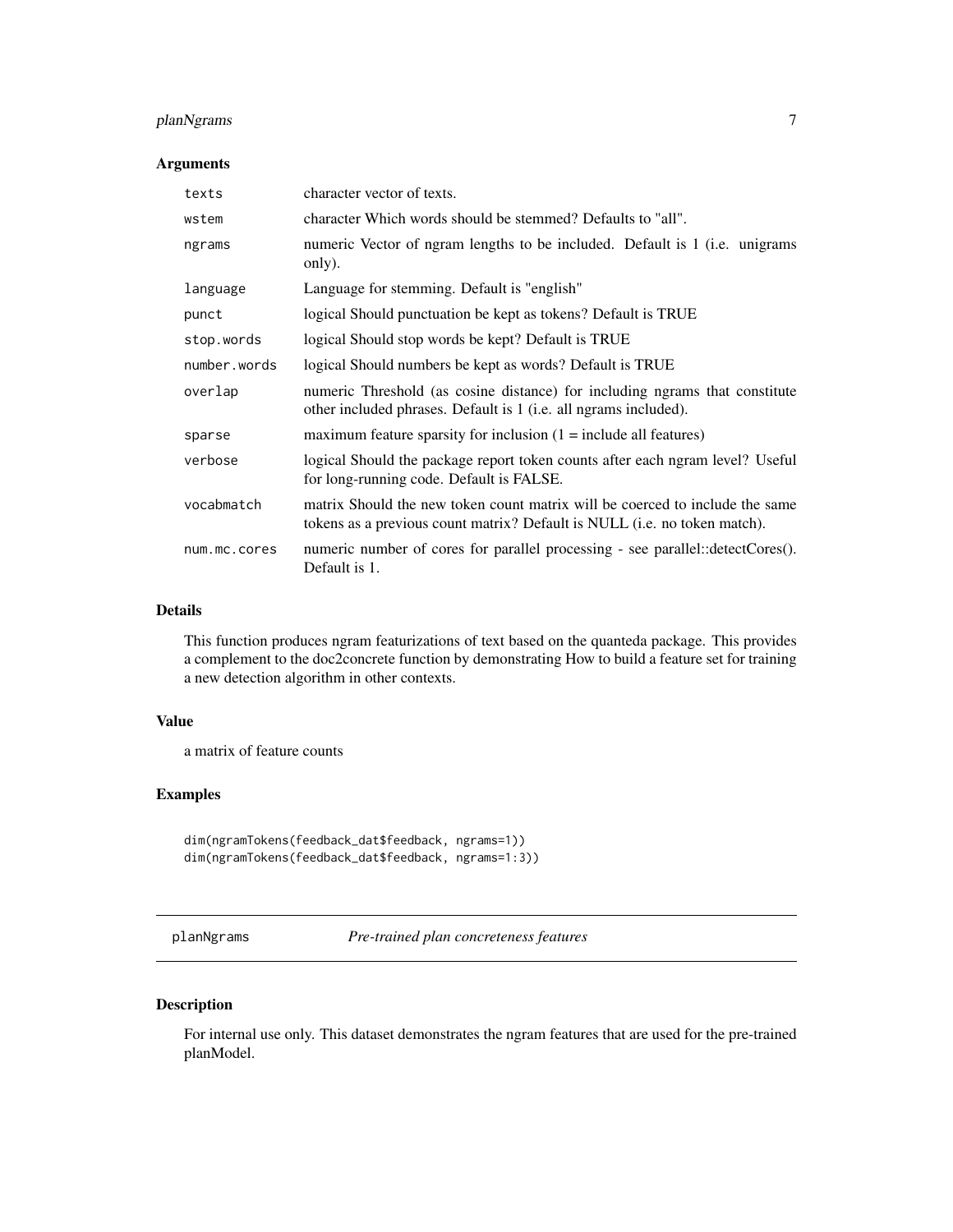#### <span id="page-7-0"></span>Usage

planNgrams

#### Format

A (truncated) matrix of ngram feature counts for alignment to the pre-trained planning glmnet model.

#### Source

Yeomans (2020). A Concrete Application of Open Science for Natural Language Processing.

uk2us *UK to US Conversion dictionary*

#### Description

For internal use only. This dataset contains a quanteda dictionary for converting UK words to US words. The models in this package were all trained on US English.

#### Usage

uk2us

#### Format

A quanteda dictionary with named entries. Names are the US version, and entries are the UK version.

#### Source

Borrowed from the quanteda.dictionaries package on github (from user kbenoit)